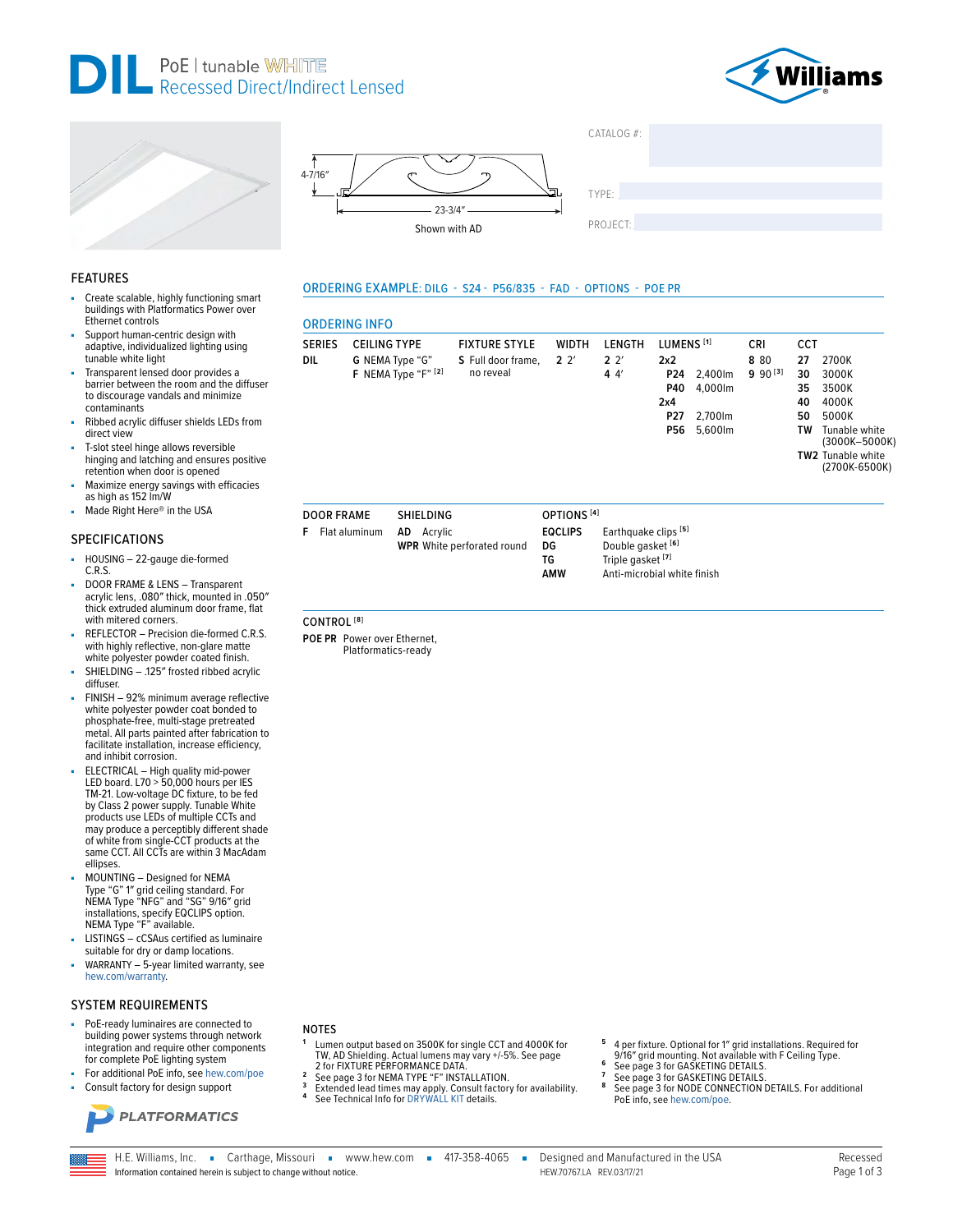# **DILLE** PoE | tunable WHITE<br>
Recessed Direct/Indirect Lensed

## <span id="page-1-0"></span>FIXTURE PERFORMANCE DATA

## STANDARD

|     |                 | LED PACKAGE DELIVERED LUMENS WATTAGE EFFICACY (LM/W) |      |       |
|-----|-----------------|------------------------------------------------------|------|-------|
| 2x2 | P <sub>24</sub> | 2427                                                 | 16.8 | 144.6 |
|     | P40             | 3999                                                 | 30.1 | 133.1 |
| 2x4 | P27             | 2720                                                 | 17.9 | 152.2 |
|     | P56             | 5652                                                 | 38.2 | 148.0 |

## MULTIPLIER TABLES

|        | <b>COLOR TEMPERATURE</b> |                 |           |                 |
|--------|--------------------------|-----------------|-----------|-----------------|
|        | CCT                      | <b>STANDARD</b> | <b>TW</b> | TW <sub>2</sub> |
|        | 2700K                    | 0.97            |           | 0.93            |
|        | 3000K                    | 0.99            | 0.95      | 0.95            |
| 80 CRI | 3500K                    | 1.00            | 0.98      | 0.98            |
|        | 4000K                    | 1.03            | 1.00      | 1.00            |
|        | 5000K                    | 1.06            | 0.96      | 1.02            |
|        | 6500K                    |                 |           | 1.01            |
|        | 2700K                    | 0.80            |           | 0.93            |
|        | 3000K                    | 0.82            | 0.91      | 0.95            |
| కె     | 3500K                    | 0.83            | 0.96      | 0.98            |
| င္တ    | 4000K                    | 0.86            | 1.00      | 1.00            |
|        | 5000K                    | 0.89            | 1.03      | 1.03            |
|        | 6500K                    |                 |           | 1.02            |

#### TUNABLE WHITE

|     |                 | LED PACKAGE DELIVERED LUMENS WATTAGE EFFICACY (LM/W) |      |       |
|-----|-----------------|------------------------------------------------------|------|-------|
| 2x2 | P <sub>24</sub> | 2440                                                 | 18.5 | 131.6 |
|     | P40             | 4001                                                 | 31.6 | 126.5 |
| 2x4 | P <sub>27</sub> | 2746                                                 | 20.2 | 136.0 |
|     | P <sub>56</sub> | 5648                                                 | 41.1 | 137.3 |







| ٠ | Photometrics tested in   |
|---|--------------------------|
|   | accordance with IESNA    |
|   | LM-79. Results shown are |
|   | based                    |

**2x2**

**2x4**

- based on 25ºC ambient temperature.
- Standard results based on<br>3500K standard, 80 CRI,<br>AD Shielding. Actual lumens<br>may vary ±5%.<br>■ Unable white results based<br>on 4000K standard, 80 CRI,<br>AD Shielding. Actual lumens<br>may vary ±5%.<br>■ Use multiplier tables to<br>©
- 

## **PHOTOMETRY**

**DILG-S22-P40/835-FAD** Total Luminaire Output: 3999 lumens; 30.1 Watts | Efficacy: 133 lm/W | 80 CRI; 3500K CCT



|                          | <b>VERTICAL ANGLE</b> | <b>HORIZONTAL ANGLE</b> |      |                | <b>ZONAL LUMENS</b> |
|--------------------------|-----------------------|-------------------------|------|----------------|---------------------|
|                          |                       | 0°                      | 45°  | $90^\circ$     |                     |
|                          | 0                     | 1570                    | 1570 | 1570           |                     |
|                          | 5                     | 1561                    | 1558 | 1560           | 148                 |
|                          | 15                    | 1484                    | 1496 | 1512           | 422                 |
| CANDLEPOWER DISTRIBUTION | 25                    | 1337                    | 1368 | 1402           | 630                 |
|                          | 35                    | 1130                    | 1184 | 1243           | 740                 |
|                          | 45                    | 890                     | 961  | 1044           | 742                 |
|                          | 55                    | 634                     | 709  | 820            | 641                 |
|                          | 65                    | 383                     | 454  | 540            | 449                 |
|                          | 75                    | 160                     | 191  | 194            | 197                 |
|                          | 85                    | 19                      | 22   | 17             | 30                  |
|                          | 90                    |                         | 2    | $\overline{2}$ |                     |
|                          |                       |                         |      |                |                     |

| SUMMARY            | <b>ZONE</b> | <b>LUMENS</b> | % FIXTURE |
|--------------------|-------------|---------------|-----------|
|                    | $0 - 30$    | 1200          | 30        |
|                    | 0 - 40      | 1940          | 49        |
| LUMEN <sub>3</sub> | 0 - 60      | 3323          | 83        |
|                    | $-90$       | 3999          | 100       |
|                    | - 180       | 3999          | 100       |

**DILG-S24-P56/835-FAD** Total Luminaire Output: 5652 lumens; 38.2 Watts | Efficacy: 148 lm/W | 80 CRI; 3500K CCT



|              |                       | <b>HORIZONTAL ANGLE</b> |      |            |                     |
|--------------|-----------------------|-------------------------|------|------------|---------------------|
|              | <b>VERTICAL ANGLE</b> | 0°                      | 45°  | $90^\circ$ | <b>ZONAL LUMENS</b> |
|              | ŋ                     | 2183                    | 2183 | 2183       |                     |
|              | 5                     | 2203                    | 2163 | 2161       | 206                 |
| DISTRIBUTION | 15                    | 2088                    | 2068 | 2082       | 585                 |
|              | 25                    | 1879                    | 1885 | 1924       | 872                 |
|              | 35                    | 1607                    | 1649 | 1716       | 1034                |
|              | 45                    | 1278                    | 1354 | 1433       | 1044                |
| CANDLEPOWER  | 55                    | 920                     | 1010 | 1121       | 910                 |
|              | 65                    | 569                     | 666  | 749        | 653                 |
|              | 75                    | 247                     | 280  | 285        | 299                 |
|              | 85                    | 32                      | 36   | 36         | 49                  |
|              | 90                    | 2                       | 2    | 2          |                     |

| LUMEN SUMMARY | <b>ZONE</b> | <b>LUMENS</b> | % FIXTURE |
|---------------|-------------|---------------|-----------|
|               | $0 - 30$    | 1663          | 29        |
|               | $0 - 40$    | 2697          | 48        |
|               | $0 - 60$    | 4651          | 82        |
|               | $0 - 90$    | 5652          | 100       |
|               | $0 - 180$   | 5652          | 100       |